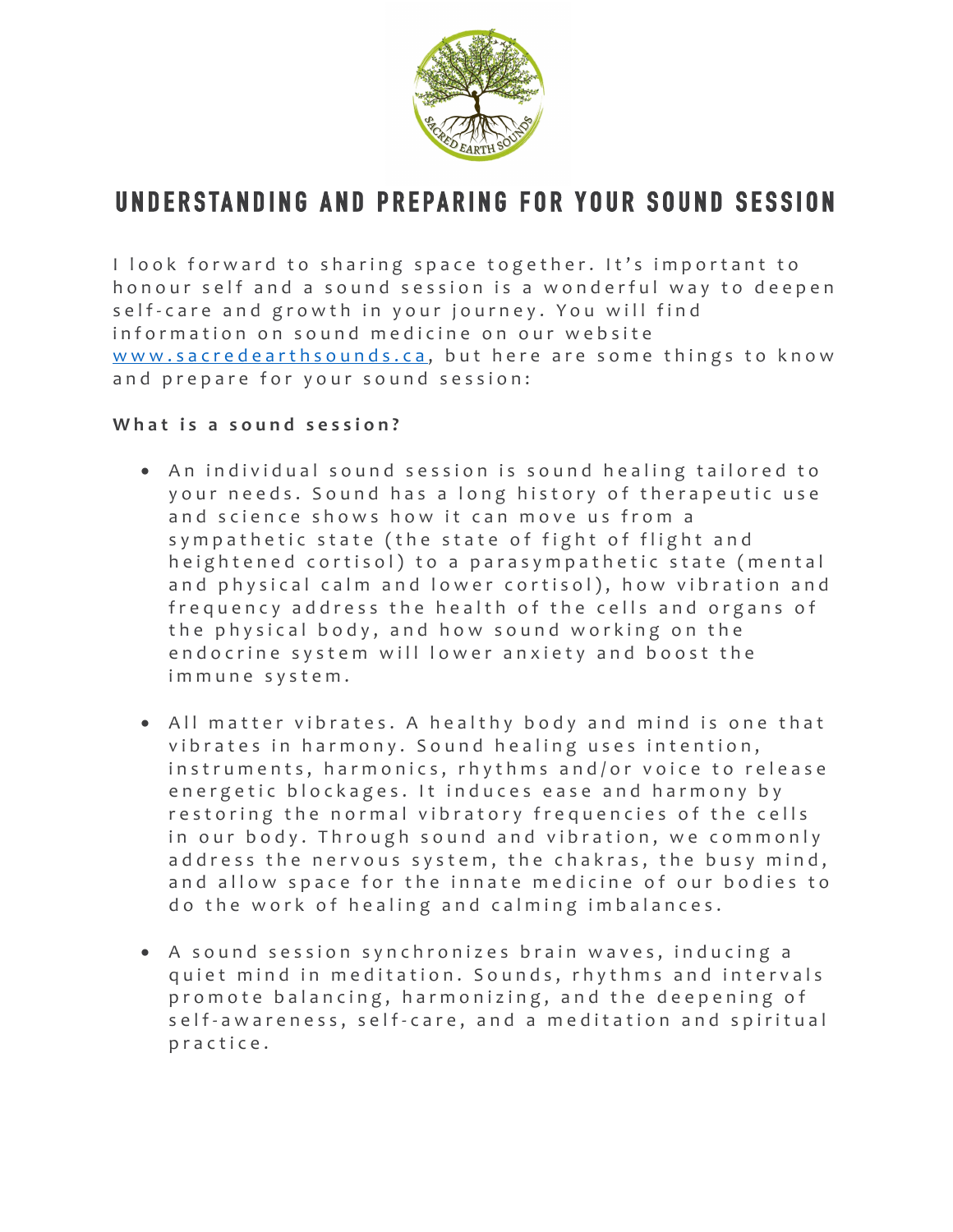• While spiritual belief is not necessary to receive the physical and mental benefits, a sound session will also provide guidance, grounding and growth in a spiritual practice.

#### **What a sound session is not?**

• A sound session is not psychological therapy. However, if you are working with a therapist, you should find that you are better able to make the intellectual and emotional shifts necessary to healing, as your body and mind are healthier and calmer.

## **How d o I prepare for my sound session ?**

- Be gentle with yourself. Note how you feel in body and mind. What would you prefer to let go of? What would you like to replace it with? We will set an intention based on this . It is important to set intention in positive terms (ex. if you feel anxious, your intention might be for calm or peace).
- Be prepared to lie down comfortably and let go. This time is for you. If it is an online sound session, you will need a pair of good headphones to get the full benefits of the session. I recommend you lie on your back on a yoga mat or on your bed with a bolster beneath your knees, cover your eyes with a scarf, and have a blanket for warmth. I will have all of these things for you if we are working in person, however, we will make some small adjustments for COVID. I will have a mat, pillow and bolster for you, which will be covered with a fresh sheet. While I have a blanket and eye pillows, I urge you to bring your own blanket and scarf for comfort and health reasons.
- If we are connecting online, make sure to close your other tabs and windows . Email notifications will disrupt the space you are giving yourself. Also, be prepared to adjust your volume to a comfortable level. Your will feel vibrations, intervals and frequencies through your body, but you must be sure to protect your ears.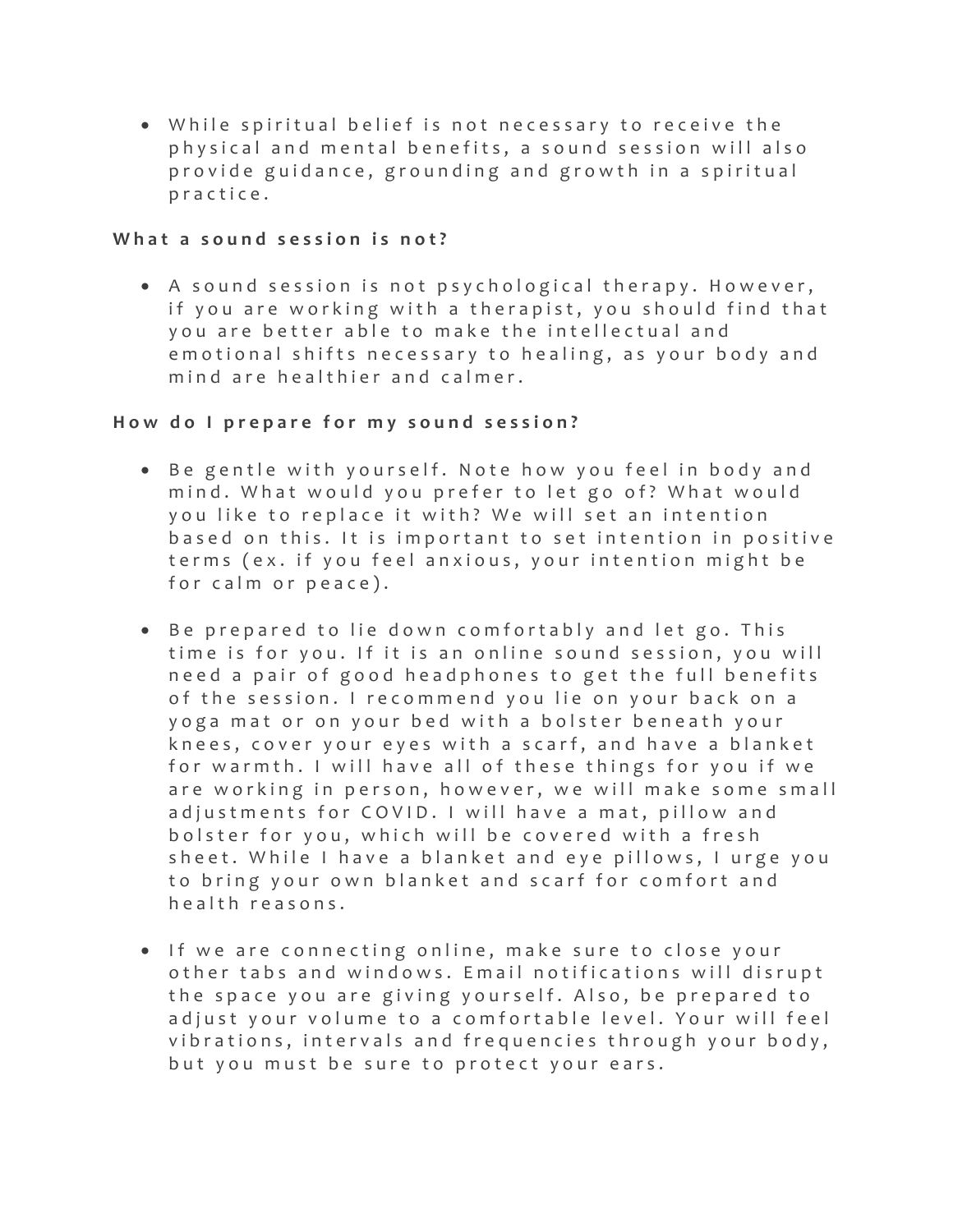## **What will happen in my sound session?**

• We will chat briefly about your intention, then you will lie down and relax and focus on it. You will hear sounds and vibrations, instruments and usually singing. There may be a few pauses but simply stay relaxed in your intention. The sound will last 45 minutes to just over an hour, depending on the length of session you have booked . I will let you know clearly when the sound session is finished and give you time (around 5 mins) to adjust back to sitting and engaging in dialogue. We will give gratitude and close the session. We will then chat briefly about your session and you are free to share or not share whatever you wish at that time.

## **What should I do in my sound session ?**

- Nothing! Be without expectation . Simply focus on your positive intention and receive the sound. The sound and body do not need our guidance to do the work . Intention, active listening, and openness are enough.
- Stay with your intention but don't be worried about other thoughts coming in. Meet them without judgment, thank them, and let them pass. They will fade.
- You may encounter a sound that makes you uncomfortable. This usually means it is bringing something to the surface. I suggest you breathe through it and meet your thoughts without judgment. Remember your positive intention. The discomfort will pass and you should feel better for it.
- You may see colours or ima ges if you are a visual person. If you do, great, go with it, but don't look for it, not everyone is visual. Guidance and healing happen in many ways.
- You may receive guidance/direction or understand a lesson. As always, don't look for it, simply stay open and receive what is given. Lessons and clarity may also come later in your day or week.